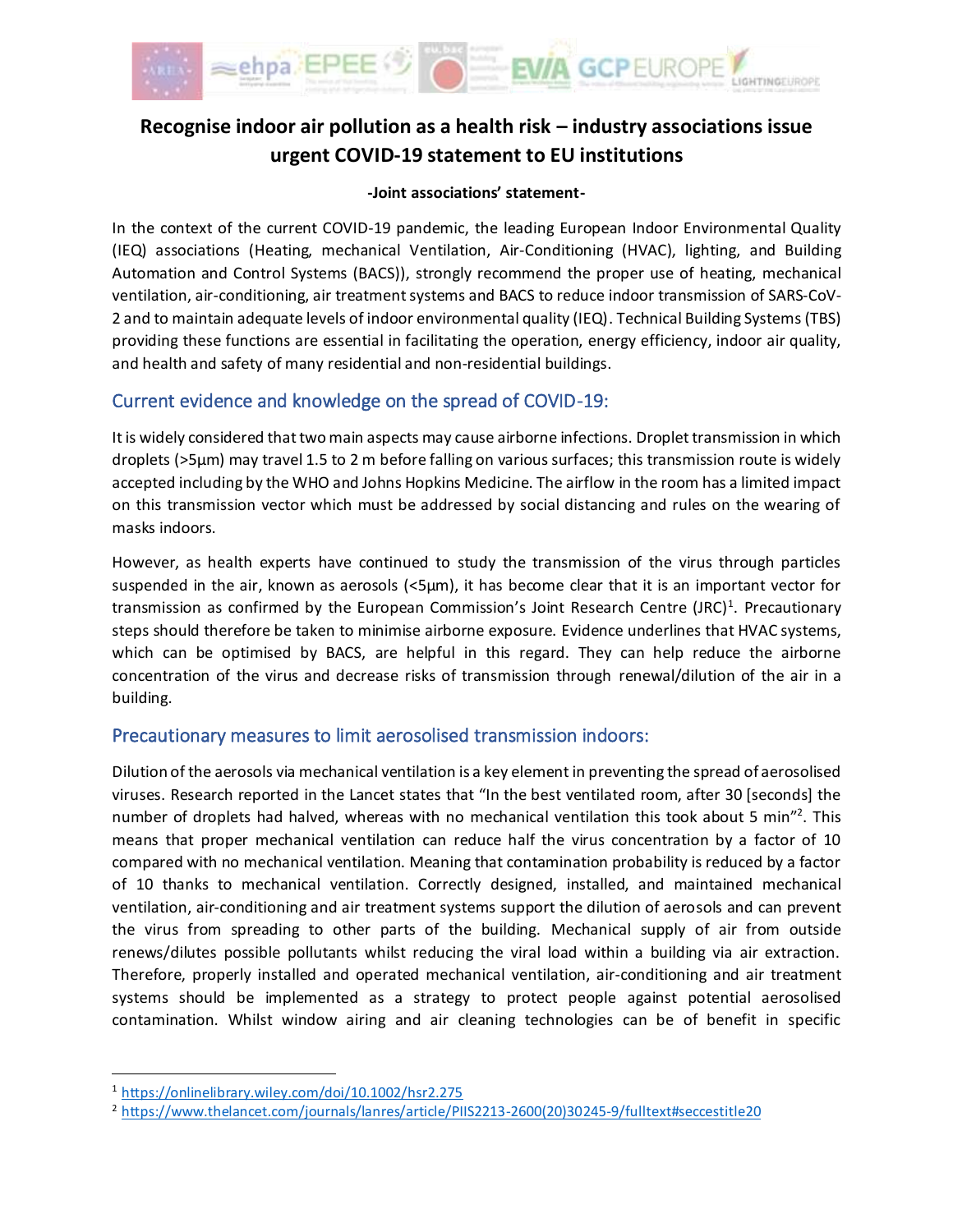

applications, a combination of mechanical ventilation, providing air renewal, and air treatment, i.e. UV-C disinfection, is the most effective strategy.

### Mechanical air renewal:

Mechanical ventilation and air-conditioning units should not be switched off. Rather outdoor air supply volume flow should be elevated to increase the frequency of the replacement of polluted indoor air with outdoor air supply. The greater the number of air changes per hour (ACH) - a measure of ventilation rate - the more any aerosol can be diluted/removed. Extended operating hours before and after the regular time-of-use should be actively considered. If air humidity control is possible with the mechanical ventilation or air-conditioning system, this functionality should also be used as evidence suggests that in drier environments COVID-19 transmission increases. It is therefore recommended that relative air humidity be kept in the accepted comfort range between 40-60 %.

#### Window airing:

In buildings without mechanical ventilation systems, with insufficient mechanical ventilation or where installation of a mechanical ventilation system is not technically feasible, window airing is supportive but it has a limited effect on the dilution of aerosols depending on the outside conditions (1-2 ACH). Depending on the outdoor weather conditions, window airing might cause discomfort, i.e. temperature and draught for users of the building and can incur major thermal losses significantly increasing the energy consumption of buildings

#### Air treatment technologies:

Air treatment systems such as UV-C disinfection used in addition to mechanical ventilation, will add to the effect of the ventilation rate significantly (an impact equivalent to an additional. 6-10 ACH can be easily achieved) in reducing the concentration of infectious viral load in the air. Studies have shown the technology has been proven to inactivate, without exception, all bacteria and viruses against which it has been tested including among others those causing tuberculosis, influenza, the common cold and SARS.

UV-C disinfection can also be used inside HVAC systems to keep cooling coils free of infectious biofilm in heat exchangers, disinfects surfaces and disinfects the air flow. In applications where air recirculation is unavoidable the use of air treatment technologies is also strongly recommended.

### Remote control with Building Automation and Control Systems:

Existing Building Automation and Control Systems (BACS) can monitor Indoor Air Quality (IAQ), adjust air renewal settings to the optimum levels and enable remote connectivity. This avoids physical presence at locations while having full 24/7 control of the building's HVAC systems. Most of the monitoring, supervising, and adjustment of BACS equipped HVAC systems can be achieved safely and efficiently from remote locations without physical presence. This may help to reduce the time of exposure of service and maintenance staff.

# EU policies that should be used to support reduced aerosolised transmission:

Indoor air pollution must be fully recognised alongside ambient air pollution as a risk to human health. As noted in the recent European Parliament INI on the implementation of the Ambient Air Quality (AAQ)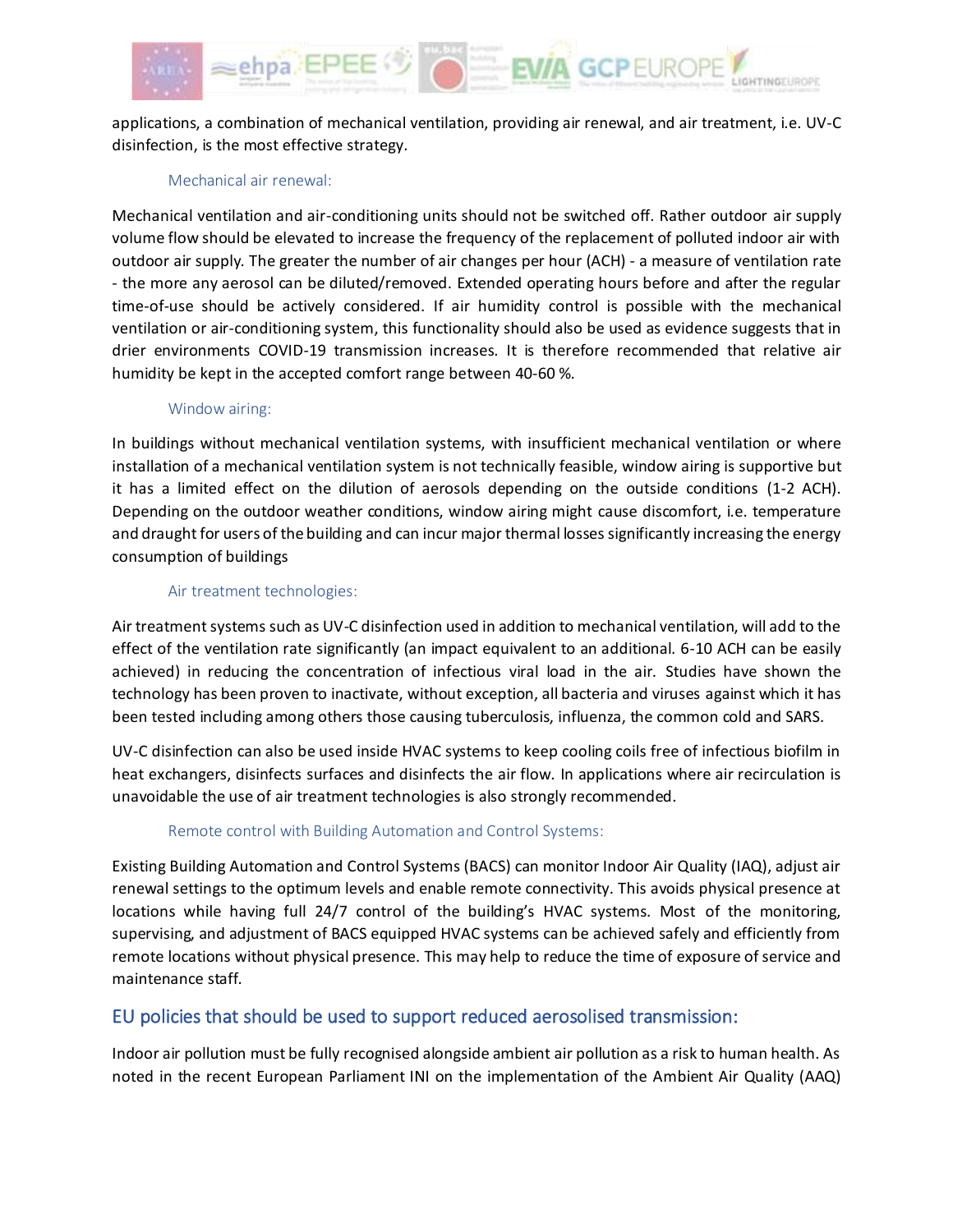

Directives, the EU lacks a coherent legislative framework for addressing indoor air pollution<sup>3</sup>. This also has been recognised in the **Commission's Zero Pollution Action Plan<sup>4</sup>** , underlining that "COVID-19 and the resulting reduced possibilities to go outside have again highlighted the importance of ensuring that at all times the indoor and outdoor air we breathe is healthy. With the insulation of buildings improving, ensuring good indoor air quality will become even more important". **"The Commission commits to analyse knowledge and policy gaps [and thus] … to assess pathways and policy options to improve indoor air quality, focusing on key determinants and pollution sources and exploring ways to raise greater public awareness and reduce risks".** Such an assessment of pathways and policy options must consider opportunities to better operationalise existing policy measures to reduce indoor air pollution but must be ambitious in considering new possibilities to coherently address IEQ in all of its aspects.

A number of existing EU policies should be used to support reduced aerosolised transmission. The **revision of the Energy Performance of Buildings Directive (EPBD)** expected in Q4 2021, should be used to mandate the introduction of Minimum Indoor Environmental Quality Performance Standards (MIEQPS) for buildings, including for Indoor Air Quality (IAQ) as a component of overall IEQ. Such minimum performance standards would drive the uptake of mechanical ventilation, air-conditioning and air treatment systems, thereby improving air dilution and reducing aerosolised contamination risk in buildings. (Please see the Gathering's detailed policy proposal).

The **EU's forthcoming Occupational Safety and Health (OSH) Strategic Framework for 2021/2027** should fully integrate IEQ among the aspects to be considered and regulated by Member States in their OSH policies and in the Commission's model OSH evaluation framework.

IEQ conditionality should be integrated into public procurement policy by adding/establishing **IEQ in Green Public Procurement Criteria** and in the **revision of the Energy Efficiency Directive (EED) in conditionality for purchasing by public bodies**. **State aid rules and guidelines** should also be addressed, with the scope expanded to include projects aimed at improving IEQ.

Ultimately, the forthcoming Conference on the Future of Europe should acknowledge that the pandemic underlines that health policy is an inherently transnational issue. The **Conference on the Future of Europe must** give serious consideration to granting the EU shared competence over health policy to facilitate the integration of health more strongly as a legal basis across all EU policy areas covering the built environment.

*The informal Indoor Environmental Quality (IEQ) Gathering brings together seven European industry associations, representing companies involved in technical building systems and their maintenance. Our objective is to collectively promote healthy buildings with an adequate level of indoor environmental quality.* 

• [AREA](http://www.area-eur.be/) – *European Association of refrigeration, air-conditioning and heat pumps contractors* o [policy@area-eur.be](mailto:policy@area-eur.be)

<sup>3</sup> [https://www.europarl.europa.eu/doceo/document/A-9-2021-0037\\_EN.pdf](https://www.europarl.europa.eu/doceo/document/A-9-2021-0037_EN.pdf)

<sup>4</sup> [https://ec.europa.eu/environment/pdf/zero-pollution-action-plan/communication\\_en.pdf](https://ec.europa.eu/environment/pdf/zero-pollution-action-plan/communication_en.pdf)